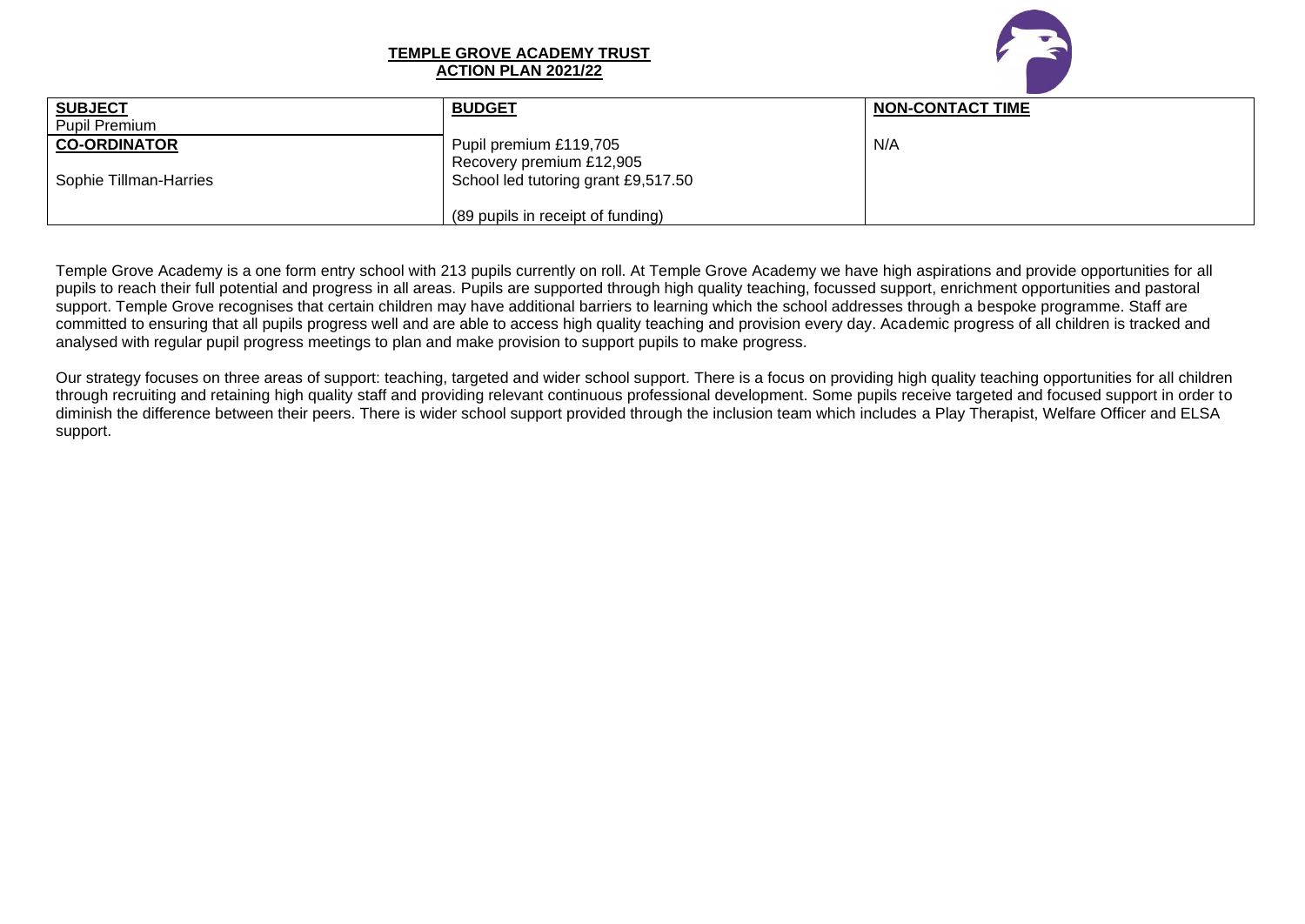| <b>INTENT</b>                                                                                                                                                                                   |                                                                                                                                                                                                                                                                                                                                                                                                                                                                                                                                         |                                                                                                                                                                                                                                                                                                                                                                                                                                                                                                                                                                                                    | <b>IMPLEMENTATION</b>                                                                |                                           | <b>IMPACT</b>                                                                                                                                                         |                                                                                                                                                                                                                                                                                                                                                                                                                                                                                                                                                                                                                                                                                                                                                                                                                                                                                                                                                                                                                                                      |                 |
|-------------------------------------------------------------------------------------------------------------------------------------------------------------------------------------------------|-----------------------------------------------------------------------------------------------------------------------------------------------------------------------------------------------------------------------------------------------------------------------------------------------------------------------------------------------------------------------------------------------------------------------------------------------------------------------------------------------------------------------------------------|----------------------------------------------------------------------------------------------------------------------------------------------------------------------------------------------------------------------------------------------------------------------------------------------------------------------------------------------------------------------------------------------------------------------------------------------------------------------------------------------------------------------------------------------------------------------------------------------------|--------------------------------------------------------------------------------------|-------------------------------------------|-----------------------------------------------------------------------------------------------------------------------------------------------------------------------|------------------------------------------------------------------------------------------------------------------------------------------------------------------------------------------------------------------------------------------------------------------------------------------------------------------------------------------------------------------------------------------------------------------------------------------------------------------------------------------------------------------------------------------------------------------------------------------------------------------------------------------------------------------------------------------------------------------------------------------------------------------------------------------------------------------------------------------------------------------------------------------------------------------------------------------------------------------------------------------------------------------------------------------------------|-----------------|
| <b>Target</b>                                                                                                                                                                                   | <b>Current Position /</b><br><b>Rationale</b>                                                                                                                                                                                                                                                                                                                                                                                                                                                                                           | <b>Action Required</b>                                                                                                                                                                                                                                                                                                                                                                                                                                                                                                                                                                             | Roles,<br>Lead<br>and<br>others                                                      | <b>Time Scale</b><br>Start and<br>by when | <b>Resources</b><br>including<br>time and<br>costs                                                                                                                    | <b>Success Criteria</b>                                                                                                                                                                                                                                                                                                                                                                                                                                                                                                                                                                                                                                                                                                                                                                                                                                                                                                                                                                                                                              | <b>Comments</b> |
| <b>Teaching</b>                                                                                                                                                                                 |                                                                                                                                                                                                                                                                                                                                                                                                                                                                                                                                         |                                                                                                                                                                                                                                                                                                                                                                                                                                                                                                                                                                                                    |                                                                                      |                                           |                                                                                                                                                                       |                                                                                                                                                                                                                                                                                                                                                                                                                                                                                                                                                                                                                                                                                                                                                                                                                                                                                                                                                                                                                                                      |                 |
| To retain and<br>recruit high<br>quality staff who<br>can accelerate<br>progress in<br>phonics,<br>reading, writing<br>and maths for<br>PP pupils, in<br>order to<br>diminish the<br>difference | Highly skilled senior and<br>middle leadership teams<br>are in place to support<br>teacher development and<br>to ensure that pupils have<br>access to Good and<br>Outstanding teaching in<br>order to close attainment<br>gaps<br>Research suggests that<br>teacher quality accounts for<br>30 percent of the variance<br>in student performance<br>(Hattie, J 2003)<br>Additional tutoring is<br>necessary for some pupils<br>in order to ensure they<br>catch up from the disruption<br>that was caused during the<br>Covid pandemic. | Staff will be supported to<br>use research based<br>interventions and<br>evidence produced by<br>the EEF to accelerate<br>the pupil's learning and<br>understanding<br>Leaders will closely<br>monitor the progress<br>and attainment of PP<br>pupils to ensure<br>attainment gaps are<br>closing<br>Leaders will monitor the<br>quality of teaching and<br>learning to ensure that<br>evidence based<br>practices are in place to<br>accelerate progress<br>Additional 1:1 and small<br>group tuition to be<br>provided through the<br><b>National Tutoring</b><br>Programme - to start in<br>Jan | <b>SLT</b><br><b>STH</b><br><b>Class</b><br>Teacher<br>s<br>Teachin<br>g<br>Partners | September<br>2021                         | £77,767<br>UPS/<br>Leadership<br>Scale/staff to<br>support<br>teaching and<br>learning<br>across the<br>school and to<br>secure Good<br>to<br>Outstanding<br>teaching | Good and Outstanding teaching will be<br>observed throughout the school<br>through the monitoring of<br>· lessons with opportunity for<br>collaborative learning<br>• interventions in Early Years which<br>support speech and language<br>development<br>• high quality verbal and written<br>feedback which is utilised to improve<br>pupils' learning<br>• mastery learning which enables<br>pupils to become proficient or<br>competent<br>• the implementation of metacognitive<br>and self-regulation approaches which<br>help pupils think about their own<br>learning more explicitly, teaching them<br>specific strategies for planning,<br>monitoring and evaluating their<br>learning<br>• reading comprehension strategies<br>which focus the understanding of<br>written text such as inferring meaning<br>from context; summarising or<br>identifying key points; using graphic or<br>semantic organisers; developing<br>questioning strategies; and monitoring<br>their own comprehension and<br>identifying difficulties themselves. |                 |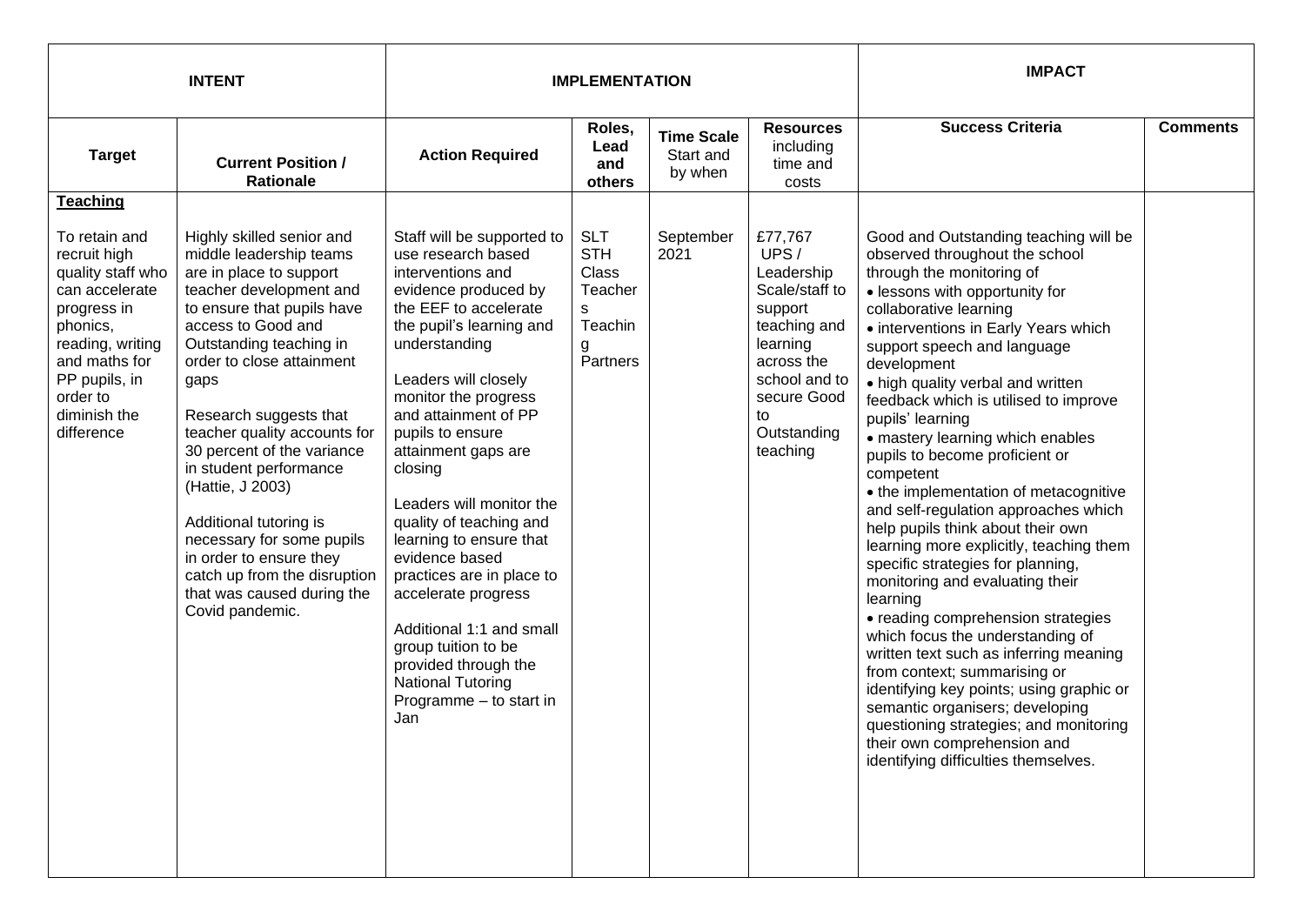| <b>INTENT</b>                                                                                                                 |                                                                                                                          |                                                                                                                                                                                                                                                           | <b>IMPLEMENTATION</b>                                       |                                           | <b>IMPACT</b>                                                                                                        |                                                                                                                                                                                                                       |                 |
|-------------------------------------------------------------------------------------------------------------------------------|--------------------------------------------------------------------------------------------------------------------------|-----------------------------------------------------------------------------------------------------------------------------------------------------------------------------------------------------------------------------------------------------------|-------------------------------------------------------------|-------------------------------------------|----------------------------------------------------------------------------------------------------------------------|-----------------------------------------------------------------------------------------------------------------------------------------------------------------------------------------------------------------------|-----------------|
| <b>Target</b>                                                                                                                 | <b>Current Position /</b><br>Rationale                                                                                   | <b>Action Required</b>                                                                                                                                                                                                                                    | Roles,<br>Lead<br>and<br>others                             | <b>Time Scale</b><br>Start and<br>by when | <b>Resources</b><br>including<br>time and<br>costs                                                                   | <b>Success Criteria</b>                                                                                                                                                                                               | <b>Comments</b> |
| Teaching                                                                                                                      |                                                                                                                          |                                                                                                                                                                                                                                                           |                                                             |                                           |                                                                                                                      |                                                                                                                                                                                                                       |                 |
| To provide all<br>staff with high-<br>quality<br>professional<br>development                                                  | Continued professional<br>development is required in<br>order to ensure staff<br>knowledge is current and<br>up to date. | Book high quality<br>continued professional<br>development with<br>external speakers e.g.<br>Sir Link a Lot, positive<br>behaviour management<br>and restorative justice,<br>Team Teach, Online<br>safety etc                                             | <b>STH</b><br><b>SLT</b>                                    | September<br>2021                         | £5,000                                                                                                               | Clear CPD cycle to be in place with<br>high quality external speakers                                                                                                                                                 |                 |
|                                                                                                                               |                                                                                                                          | Provide staff with<br>opportunities to attend<br>supportive training<br>sessions                                                                                                                                                                          |                                                             |                                           |                                                                                                                      |                                                                                                                                                                                                                       |                 |
| <b>Teaching</b><br>To use a<br>validated<br>phonics<br>programme at<br><b>Temple Grove</b><br>Academy                         | We have been using<br>Letters and Sounds as a<br>phonics scheme. A<br>validated programme is<br>now a DfE requirement.   | Purchase of a DfE<br>validated Systematic<br><b>Synthetic Phonics</b><br>programme to secure<br>stronger phonics<br>teaching for all pupils.                                                                                                              | <b>SLT</b><br>Phonics<br>Lead                               | January<br>2021                           | £5,000                                                                                                               | A validated phonics programme will be<br>used at Temple Grove Academy<br>All resources and training for the new<br>programme will have been undertaken<br>Staff and pupils to be aware and using<br>the new programme |                 |
| <b>Targeted</b><br>To use 1:3 and<br>1:1<br>interventions to<br>accelerate<br>progress in<br>phonics,<br>reading and<br>maths | The pandemic has<br>impacted the attainment for<br>pupils.                                                               | Engage with the<br><b>National Tutoring</b><br>Programme to provide a<br>blend of mentoring and<br>school-led tutoring in<br>reading and maths for<br>pupils whose education<br>has been most impacted<br>by the pandemic. A<br>significant proportion of | <b>STH</b><br><b>SLT</b><br>Academ<br>ic<br>mentor<br>Tutor | January<br>2022                           | National<br>Tutoring<br>Programme<br>£4,500 for an<br>academic<br>mentor<br>£12,960.50<br>for school led<br>tutoring | Attainment in phonics, reading and<br>maths improves<br>Small group and 1:1 catch up sessions<br>lead to children making progress                                                                                     |                 |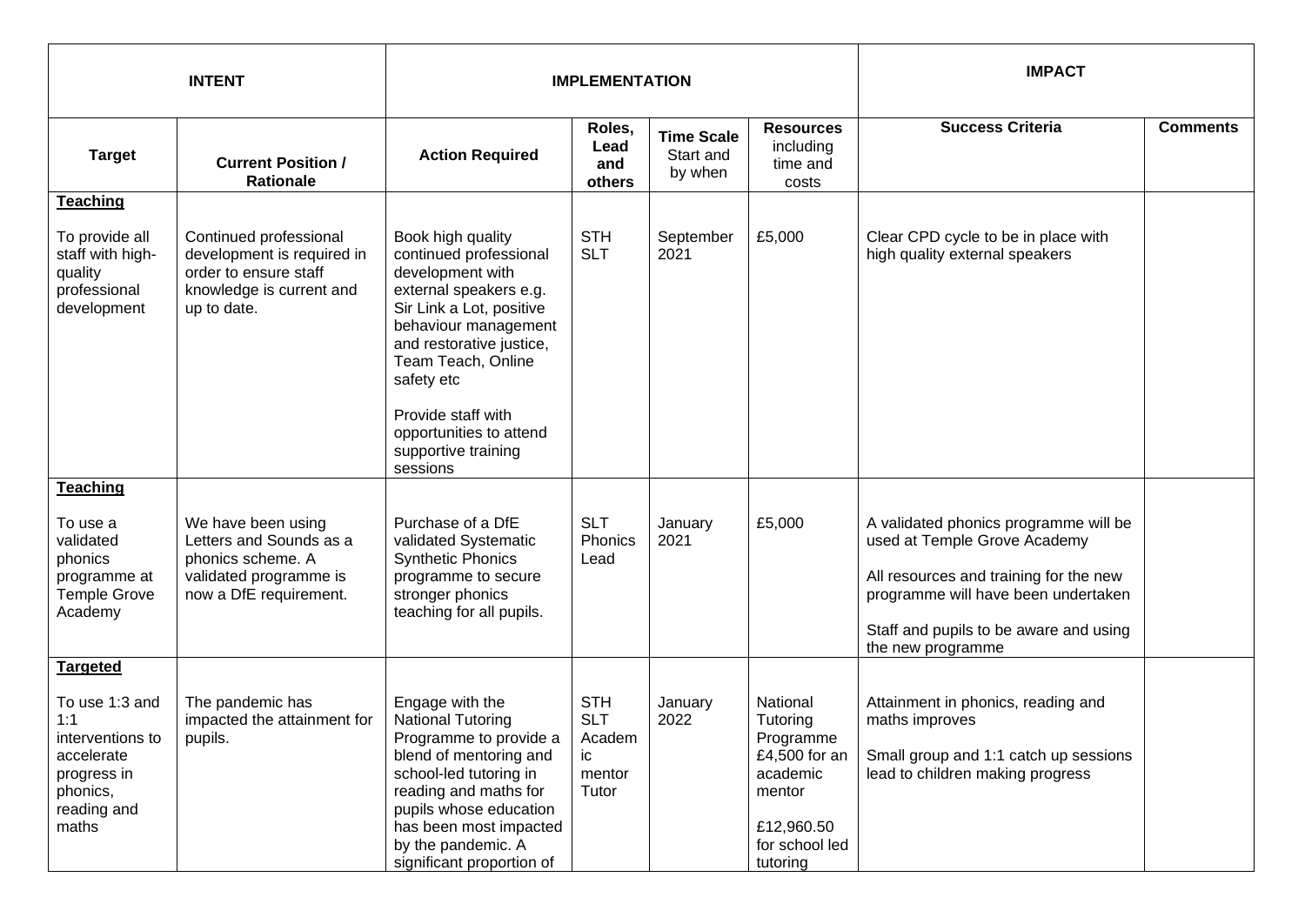| <b>INTENT</b>                                                                                                                                                                                          |                                                                                                                                                                                                                                                                                                                                                                                                                                                                                                           |                                                                                                                                                                                                       | <b>IMPLEMENTATION</b>           |                                           | <b>IMPACT</b>                                                                                                      |                                                                                                                                                                                                                                                          |                 |
|--------------------------------------------------------------------------------------------------------------------------------------------------------------------------------------------------------|-----------------------------------------------------------------------------------------------------------------------------------------------------------------------------------------------------------------------------------------------------------------------------------------------------------------------------------------------------------------------------------------------------------------------------------------------------------------------------------------------------------|-------------------------------------------------------------------------------------------------------------------------------------------------------------------------------------------------------|---------------------------------|-------------------------------------------|--------------------------------------------------------------------------------------------------------------------|----------------------------------------------------------------------------------------------------------------------------------------------------------------------------------------------------------------------------------------------------------|-----------------|
| <b>Target</b>                                                                                                                                                                                          | <b>Current Position /</b><br><b>Rationale</b>                                                                                                                                                                                                                                                                                                                                                                                                                                                             | <b>Action Required</b>                                                                                                                                                                                | Roles,<br>Lead<br>and<br>others | <b>Time Scale</b><br>Start and<br>by when | <b>Resources</b><br>including<br>time and<br>costs                                                                 | <b>Success Criteria</b>                                                                                                                                                                                                                                  | <b>Comments</b> |
|                                                                                                                                                                                                        |                                                                                                                                                                                                                                                                                                                                                                                                                                                                                                           | the pupils who receive<br>tutoring will be<br>disadvantaged.                                                                                                                                          |                                 |                                           | support                                                                                                            |                                                                                                                                                                                                                                                          |                 |
| <b>Targeted</b><br>To ensure that<br>all pupils are<br>given the<br>opportunity to<br>develop their<br>Speech and<br>Language Skills<br>to ensure that<br>they are able to<br>access the<br>Curriculum | A high number pupils come<br>to Temple Grove with<br>limited language skills. 51%<br>of the pupils on our SEND<br>register have C&I as their<br>Primary Need - 67% are<br>eligible for PP funding.<br>Language Link is a<br>provision that Temple<br>Grove has found to have<br>supported pupil's language<br>development.<br>Language is the primary<br>medium of learning<br>(Vygotsky, 1978). Assess,<br>Plan, Do, Review cycle<br>using Speech and<br>Language Link is in place<br>across the school. | All pupils are assessed<br>using Speech and<br>Language Link on entry<br>to Reception Assess,<br>Plan, Do, Review cycle<br>using Speech and<br>Language Link should<br>continue in all year<br>groups | <b>STH</b><br><b>SLT</b>        | September<br>2021                         | TA<br>intervention<br>time £10,000<br>Speech and<br>Language<br>Link<br>subscription<br>and<br>resources<br>£1,000 | Early identification of pupils requiring<br>language support either through whole<br>class strategies or intervention groups<br>Early identification of pupils requiring a<br>higher level of support through referral<br>to Speech and Language Therapy |                 |
| <b>Targeted</b><br>To ensure that<br>attainment is<br>tracked and<br>monitored<br>effectively                                                                                                          | Data needs to be tracked<br>and monitored regularly in<br>order to evaluate the<br>impact of support put into<br>place                                                                                                                                                                                                                                                                                                                                                                                    | Develop the use of<br>Provision Map to track<br>and evaluate the<br>personalised provision<br>for each disadvantaged<br>pupil                                                                         | <b>STH</b><br><b>SLT</b>        | September<br>2021                         | £3,000                                                                                                             | Provision Map and Target Tracker to<br>be used effectively to inform Pupil<br>Progress meetings                                                                                                                                                          |                 |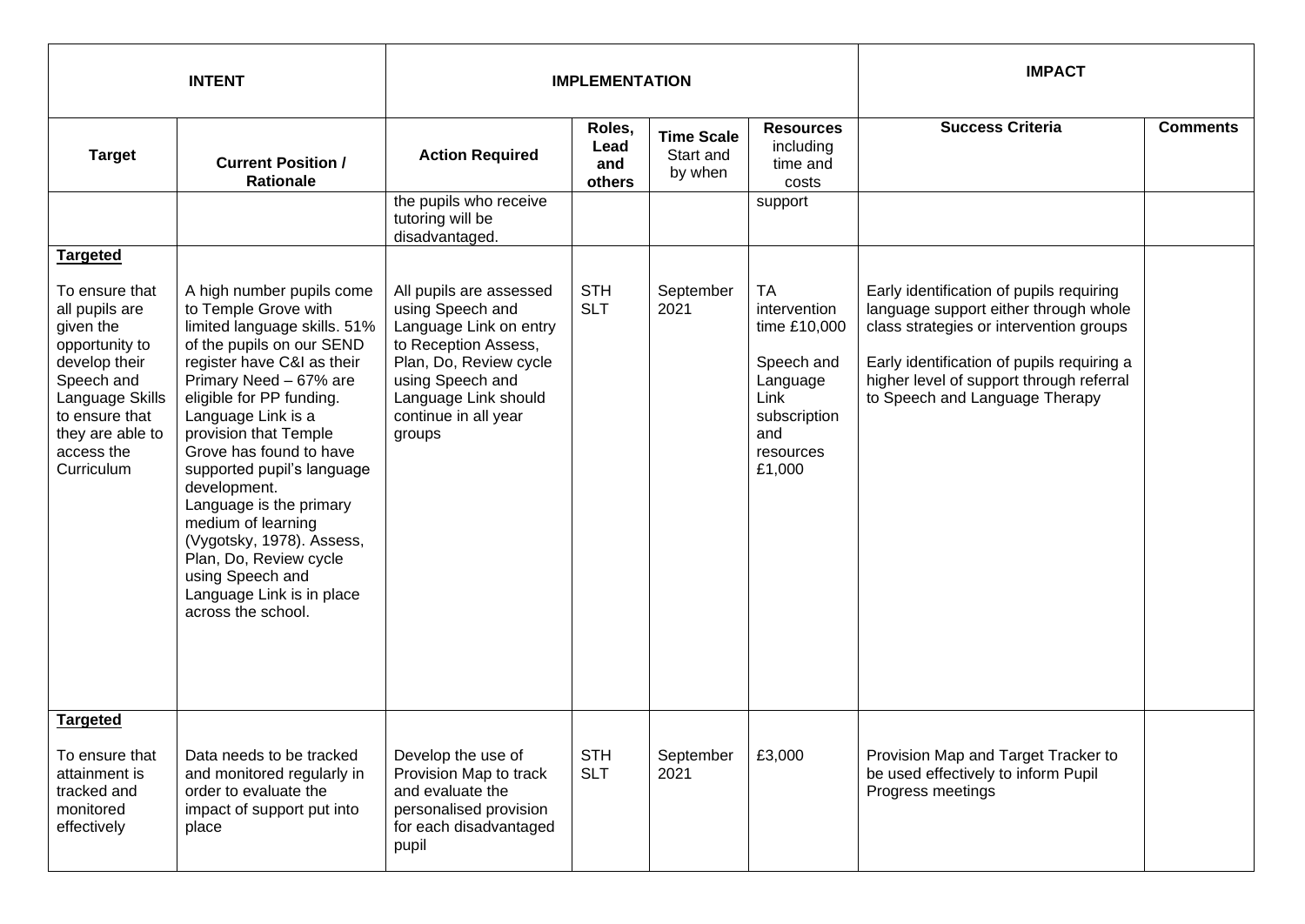| <b>INTENT</b>                                                                                                                                                |                                                                                                                                                                                                                                        | <b>IMPLEMENTATION</b>                                                                                                                                                                                                                                                                                      |                                                                   |                                           |                                                                                               | <b>IMPACT</b>                                                                                                                                              |                 |
|--------------------------------------------------------------------------------------------------------------------------------------------------------------|----------------------------------------------------------------------------------------------------------------------------------------------------------------------------------------------------------------------------------------|------------------------------------------------------------------------------------------------------------------------------------------------------------------------------------------------------------------------------------------------------------------------------------------------------------|-------------------------------------------------------------------|-------------------------------------------|-----------------------------------------------------------------------------------------------|------------------------------------------------------------------------------------------------------------------------------------------------------------|-----------------|
| <b>Target</b>                                                                                                                                                | <b>Current Position /</b><br><b>Rationale</b>                                                                                                                                                                                          | <b>Action Required</b>                                                                                                                                                                                                                                                                                     | Roles,<br>Lead<br>and<br>others                                   | <b>Time Scale</b><br>Start and<br>by when | <b>Resources</b><br>including<br>time and<br>costs                                            | <b>Success Criteria</b>                                                                                                                                    | <b>Comments</b> |
|                                                                                                                                                              |                                                                                                                                                                                                                                        | Continue use of Target<br>tracker data analysis<br>analysis for key groups<br>of children                                                                                                                                                                                                                  |                                                                   |                                           |                                                                                               |                                                                                                                                                            |                 |
| Wider<br>To close the<br>attendance gap<br>between PP<br>and Non-PP<br>pupils and<br>reduce the<br>number of PP<br>pupils that are<br>persistently<br>absent | Our current Persistent<br>Absence figure is 22.7%<br>$(40$ pupils Year $1 - 6$ ) of<br>these 60% are pupils<br>eligible for Pupil Premium<br>funding<br>The most recent national<br>statistics for Persistent<br>Absenteeism is 13.14% | All staff to be aware of<br>PA pupils in their<br>classes and will alert<br>Welfare Officer each<br>morning<br>First day calling PA non<br>Attendance<br>Welfare Officer and<br>Inclusion Leader holding<br>attendance meetings<br>and maintaining<br>accurate running<br>records of actions and<br>impact | <b>STH</b>                                                        | September<br>2021                         | Inclusion<br>Team<br>£10,000<br>Attendance<br>Awards £300                                     | A graduated approach to non-<br>attendance is in place to support PP<br>pupils and families                                                                |                 |
| Wider<br>To provide<br>opportunities to<br>increase the<br>social and<br>cultural capital<br>of our PP pupils                                                | Pupils are invited to piano<br>lessons. 6 x pupils FREE<br>PP funding 6 x pupils half<br>price PP funding is made<br>available to support PP<br>pupils to attend school<br>visits and residential trips                                | Record of pupils<br>supported to be kept                                                                                                                                                                                                                                                                   | <b>STH</b><br><b>SLT</b><br>Class<br>Teacher<br>s<br>Teachin<br>a | September<br>2021                         | £2,300 piano<br>lessons with<br>peripatetic<br>music<br>teacher<br>£4,300 for<br>school trips | All pupils will perform in termly<br>celebration assemblies.<br>Pupils will show progress in<br>communication skills, co-ordination,<br>and concentration. |                 |